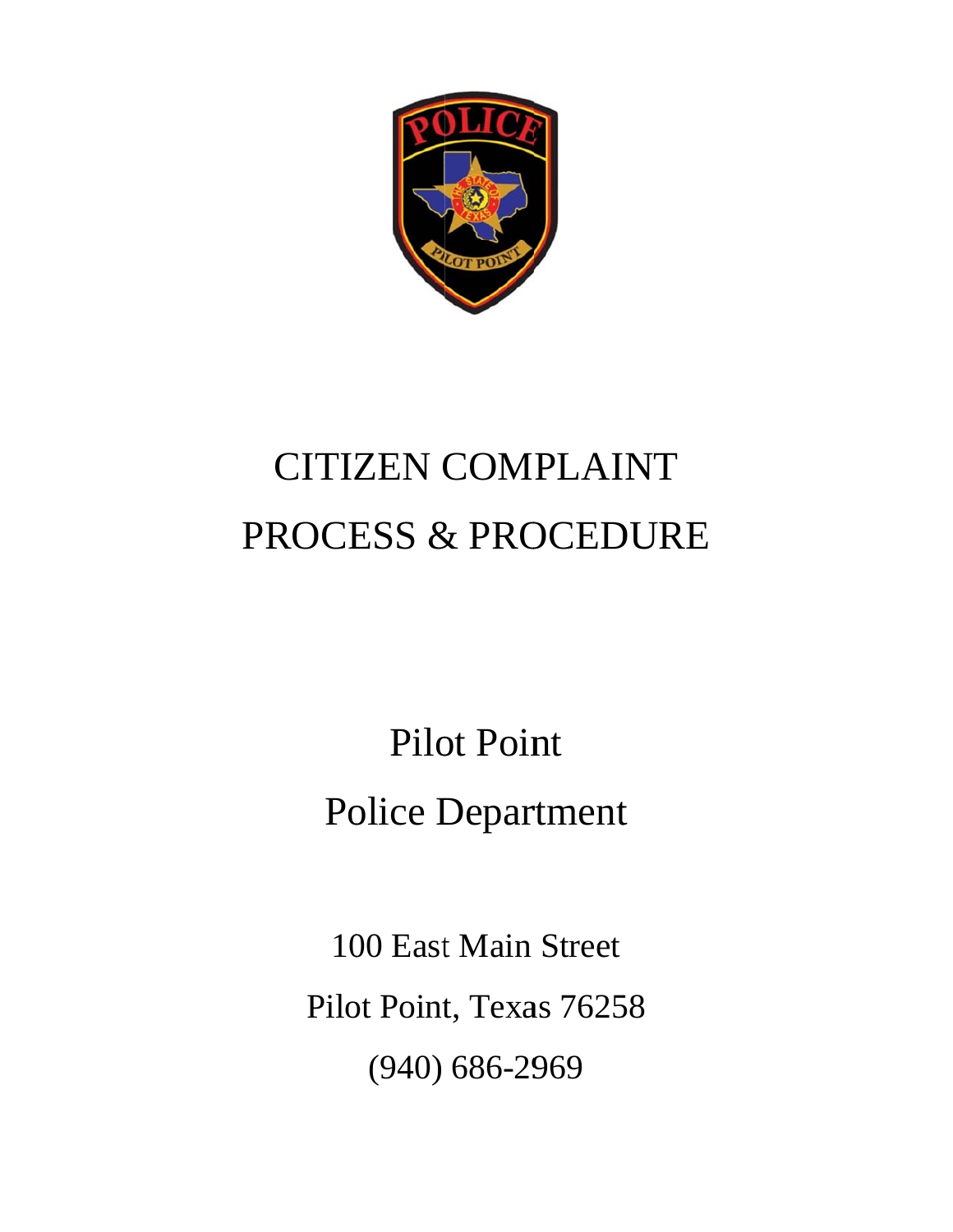# Mission Statement

The mission of the Pilot Point Police Department is to promote and preserve the highest standard of quality by facilitating a partnership with the community, and provide our citizens with fair, efficient public safety services.

As Pilot Point Police Employees we must, to the best of our ability, always demonstrate:

**Honesty and Integrity**-because our duty is the ultimate public trust, we must exemplify honesty, integrity, truthfulness, and ethical behavior. Being always honest and keeping our word must prevail under all circumstances.

**Fairness and Impartiality-**we will treat all persons fairly. This includes our employees, as well as the citizens we serve. We will enforce all laws impartially.

**Respect for the Individual-**we will treat all people with respect and dignity in all circumstances.

**Professionalism-**we will exemplify professionalism in all that we do holding ourselves accountable to the highest standards in the policing profession.

**As Pilot Point Police Employees** we must, to the best of our ability, be responsible and make non-discriminatory decisions.

**Do the Right Thing-**we must always strive to do the right and in the right way. Our job is public trust we rightful ends cannot justify wrongful means.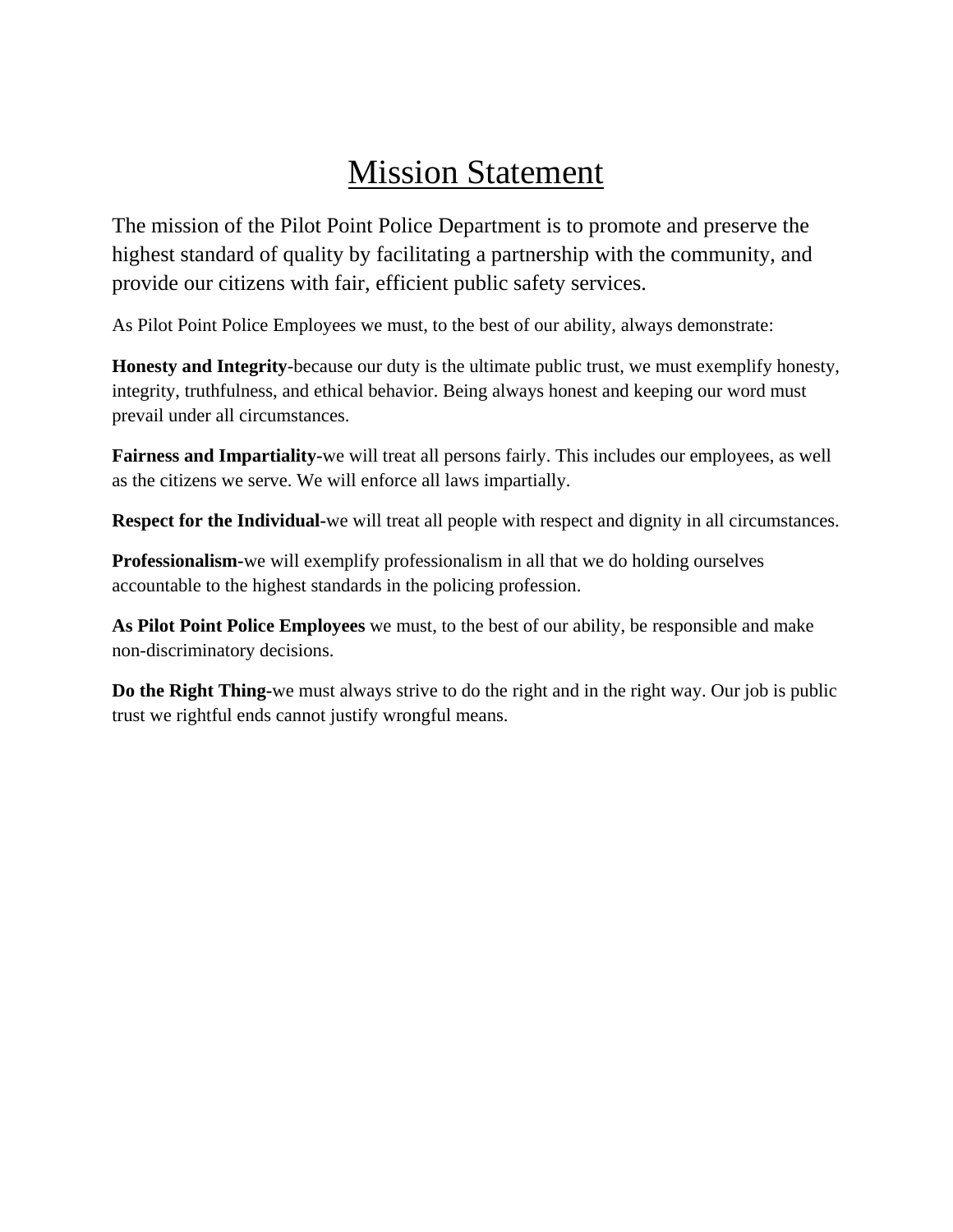## Internal Investigation Procedures

The department's internal procedures govern the investigation and adjudication of misconduct alleged to have been committed by members of the Pilot Point Police Department. The provisions of the department's policy govern both the fact finding and resolution phases of the process necessary to address misconduct allegations. These provisions have been specifically designed to address three areas of concern.

**Protection of the Public:** The community has the right to receive fair, efficient and impartial law enforcement. Misconduct allegations brought to the department's attention must be thoroughly investigated and properly adjudicated to ensure public confidence in its police department.

**Protection of the Department:** The department's reputation in the community is reflected in and evaluated by the conduct of its individual members. The department is both praised and condemned for the behavior of its members in individual situations. For the department to maintain an image of professionalism and propriety it must generate confidence that allegations of employee misconduct will be consistently, fairly, and honestly investigated.

**Protection of the Employee:** Employees must be protected as much as possible against false allegations of misconduct. Likewise they deserve to have confidence that the internal investigation and adjudication process is complete, fair and most importantly, consistent through all ranks, shifts, and assignments of this department.

#### **Types of Complaints:**

The complaint makes a personal appearance at the police department for the purpose of making a complaint. The complaint is to be documented by any available duty supervisor of any rank or assignment and is to include both a personal interview of the complainant and the complaint and completion of the department's Record of Complaint Form. Except in the rarest of circumstances, the Record of Complaint form must be notarized in order to formalize the complaint and allow its investigation.

The complainant forwards a letter of complaint to the department…the Chief of Police or his designee will review the letter and determine whether or not the complaint warrants formal investigation and if so, will assign the complaint for investigation. The member assigned to investigate the case will then be responsible for completing the Record of Complaint Form and having it notarized.

The complainant makes a complaint by telephone to the department..the dispatcher or other person receiving the complaint will forward it to a duty supervisor. If all duty supervisors are in the 'field', the employee should obtain the complainant's phone number, advise him/her that the call will be returned, and then notify the supervisor by radio or telephone as applicable. The supervisor is to return the call as soon as possible, evaluate the complaint, and as necessary makes arrangements to meet with the caller to prepare the Record of Complaint Form.

An anonymous complaint is received in any form…the recipient of this type of complaint is to document the details in writing and forward the documentation directly to the Chief of Police for assessment and possible assignment for investigation.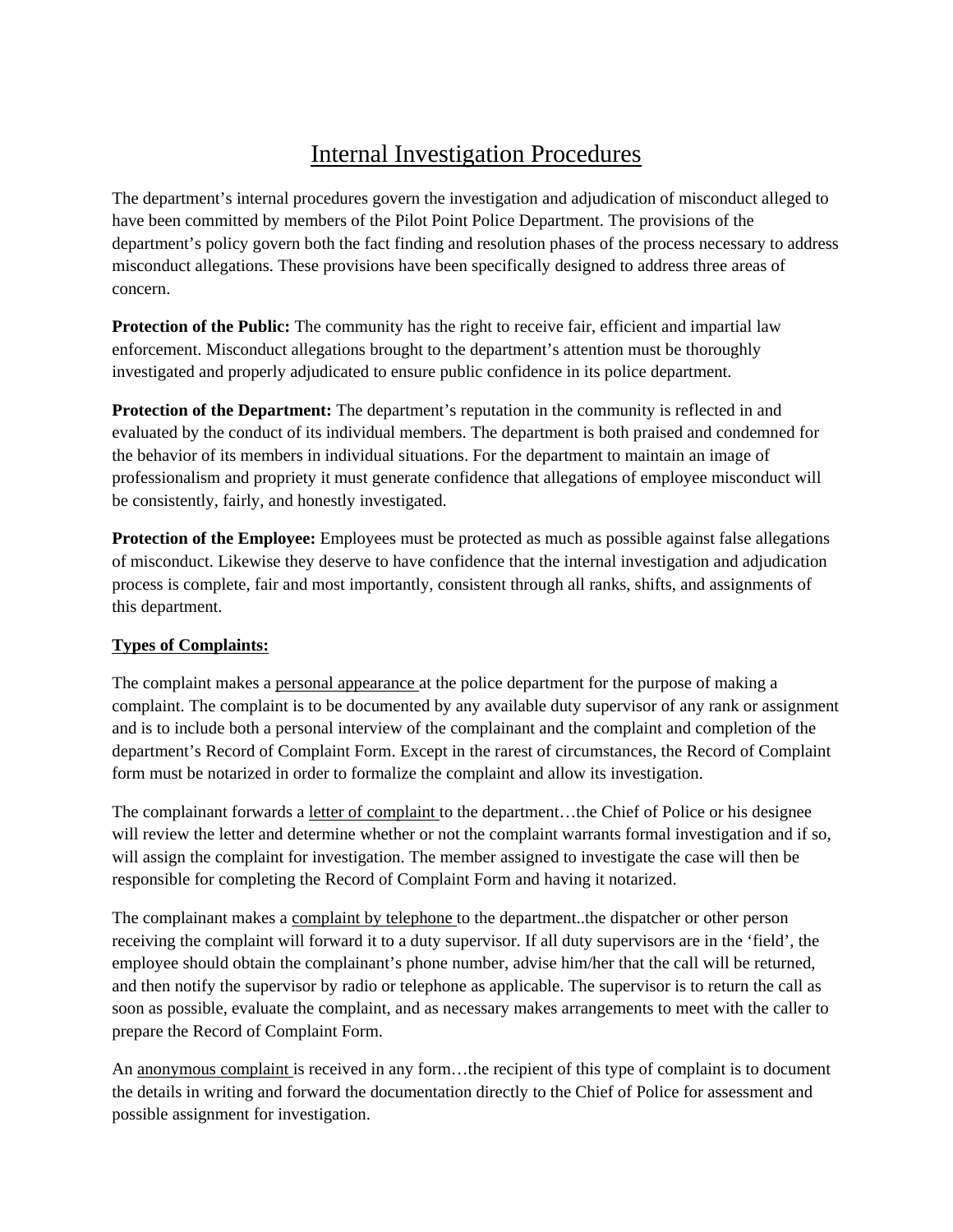All written complaints shall be accompanied by the **State of Texas Penal Code Chapter 27, Perjury Other Falsification Form,** along with the complainant's signature.

### **Classification of Complaints**

**Class 1 Complaint:** This is the most serious classification of complaint and typically involves allegations of criminal misconduct or allegations of violation of civil rights statues, (ex. Excessive force) or unlawful arrest.

**Class 2 Complaint:** This classification is assigned to complaints of a less serious nature, which concern violations of departmental and/or city policy(s).

**Class 3 Complaint:** This classification is assigned to informational situations or complaints of an exceedingly minor nature.

### **Disposition of Complaints**

An investigation may ultimately have dealt with one or more violations, whether originally specified by the complainant or discovered by the investigator or both. The Chief of Police will review the investigated report, list and classify each misconduct allegation according to the following disposition descriptions:

**Unfounded:** The allegation is either false or not factual.

**Exonerated:** The allegation is true, but the behavior was lawful and proper.

**Not Sustained:** Insufficient evidence exists to prove or disapprove the allegation.

**Sustained:** Sufficient evidence exists to prove the allegation.

**Misconduct Not Alleged in Complaint:** A violation not originally mentioned by the complaint is discovered during the investigation.

**Never Formalized:** Not investigated; the complainant chose to not formalize the complaint.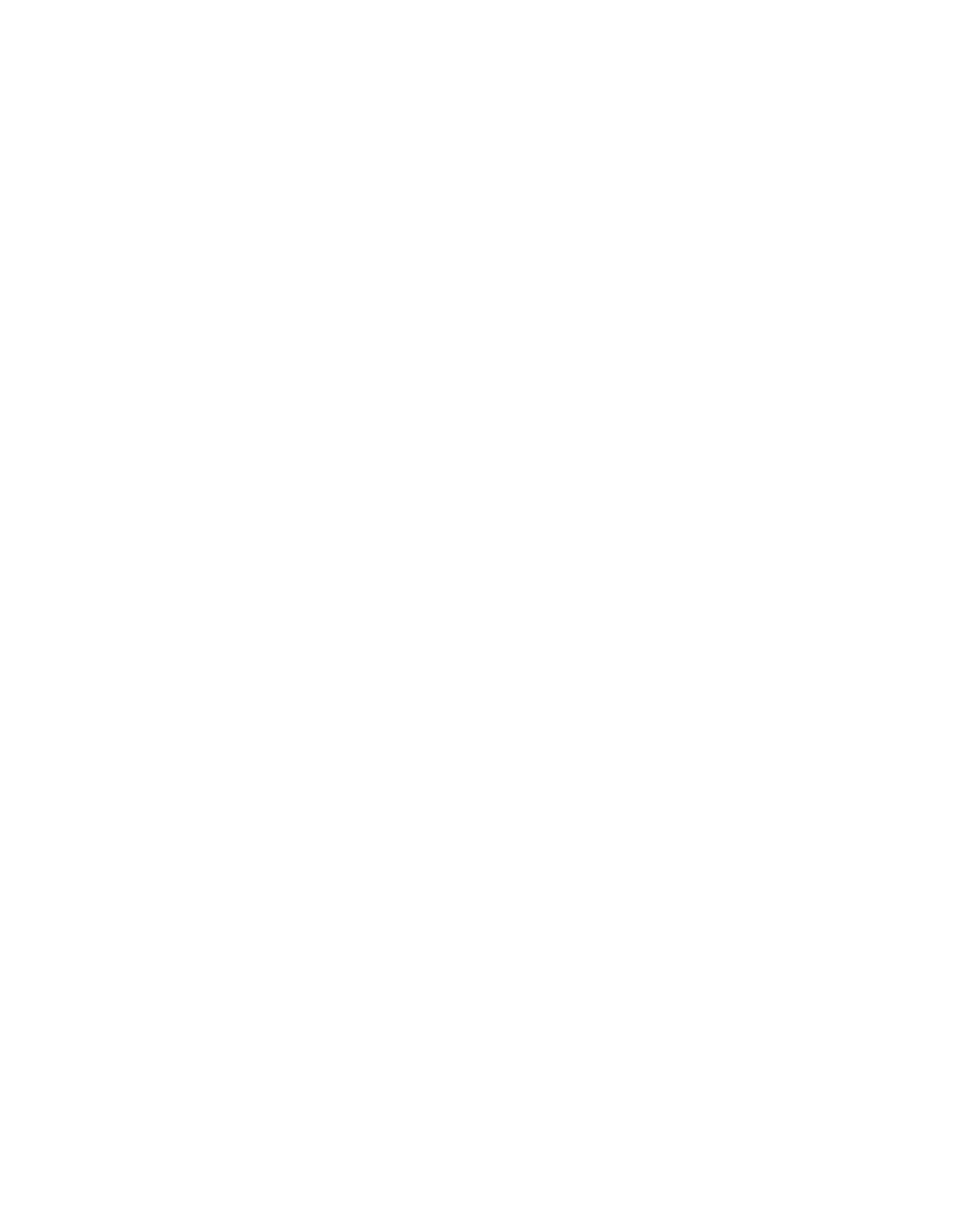#### Notice to Complainant

Complainants who have current criminal or traffic charges pending should be aware that the internal review process deals solely with department police matters and the conduct of police employees. Regardless of the outcome of an internal investigation, existing criminal or traffic charges must be dealt with through the proper courts.

#### Disciplinary Procedures

All completed complaint investigations will be forwarded to the Chief of Police for final review. If a complaint is subsequently judged Sustained (valid), appropriate disciplinary remedies are necessary to effect corrected behavior and as necessary exact reinstitution and/or punishment to include additional training.

**The department does not accept complaints surrounding the disagreement regarding traffic violations/citations. All citation/violation related disputes should be directed to the court of jurisdiction concerning that matter.** 

#### **NOTE:**

The Pilot Point Police Department takes a serious position against those who falsely accuse police employees of alleged misconduct. If determined a false allegation was made against an employee, the department will file perjury charges against the accusing party.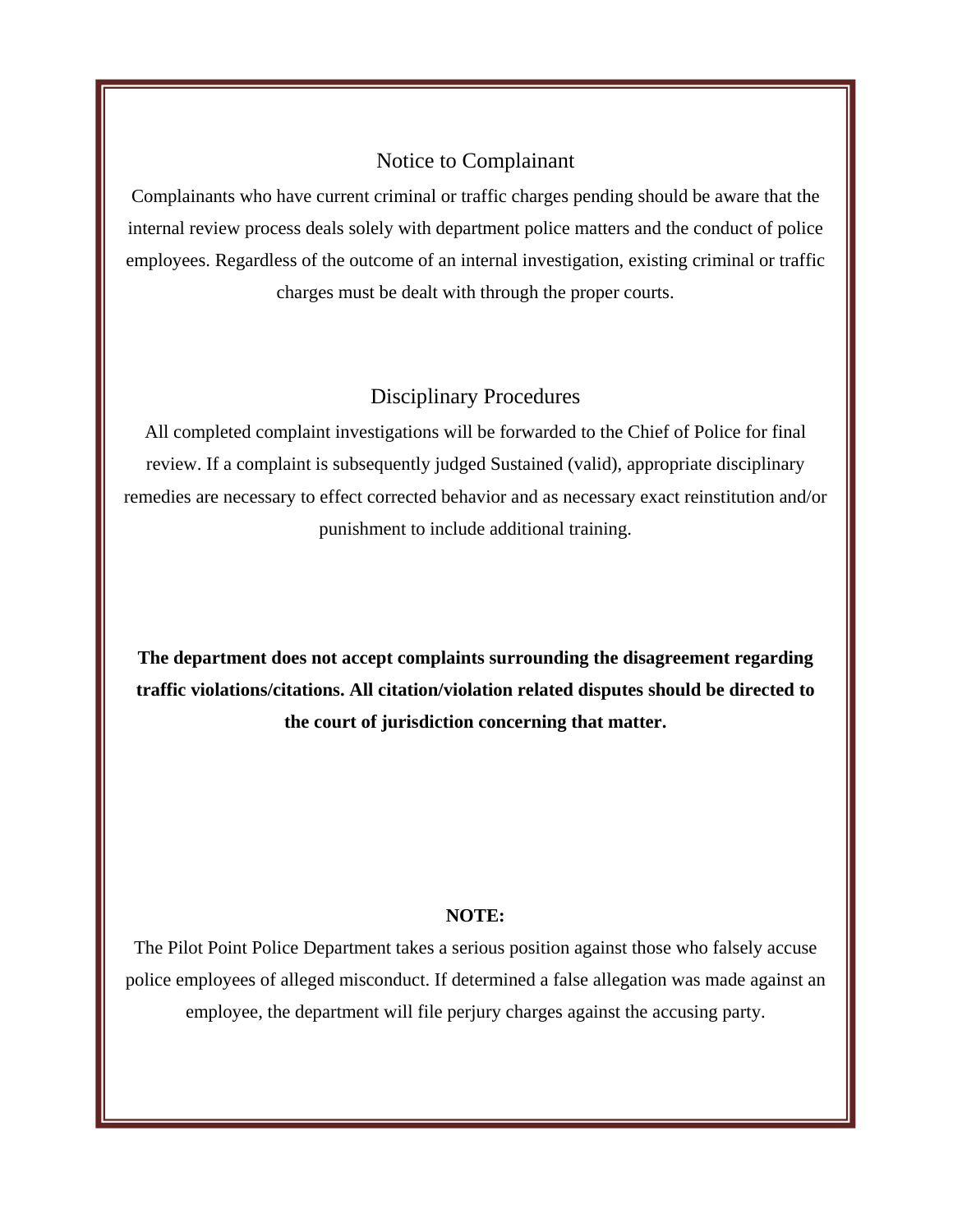

# **PILOT POINT POLICE DEPARTMENT**

# **Record of Complaint Form**

| Complainants Full First, Middle, & Last Name              |           |        |      |  |
|-----------------------------------------------------------|-----------|--------|------|--|
| <b>DOB</b>                                                | Age       | Sex    | Race |  |
| Home Address Including City, State, & Zip                 |           |        |      |  |
| Work Place, Address Including City, State, & Zip          |           |        |      |  |
| Home or Cell Phone #                                      |           | Work # |      |  |
| D.L. $\# \&$ State Issued                                 |           | SS#    |      |  |
| Was this complainant charged in this incident: $\Box$ Yes | $\Box$ No |        |      |  |
| Name of Employee involved in incident (if known)<br>- -   |           |        |      |  |

B Badge #

Race, Sex, & Age (if known)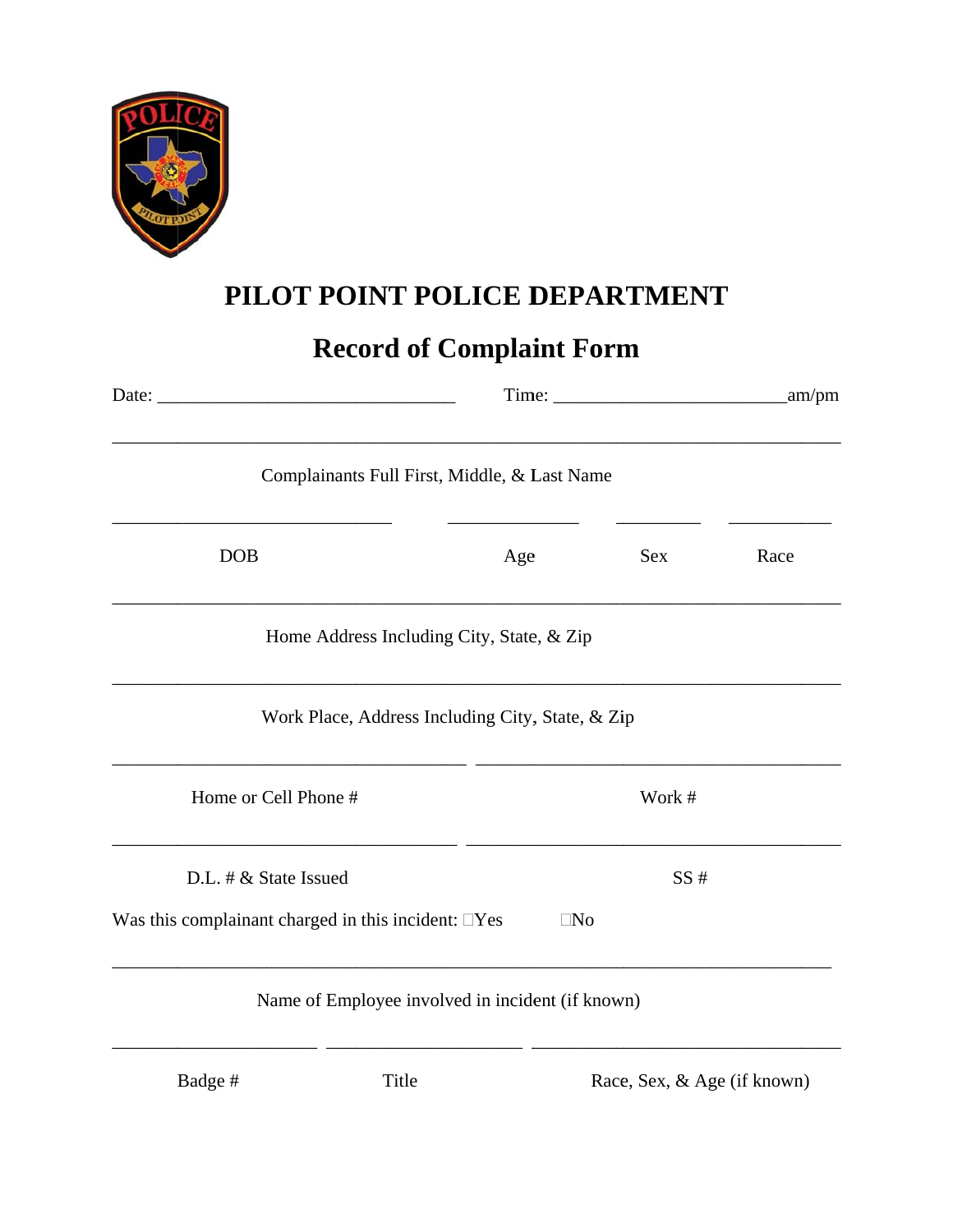Statement of complainant (must be signed  $\&$  notarized to activate an investigation):



Please use additional sheets if necessary.

I solemnly swear and affirm that each allegation I have made in this report is true and correct to the best of my knowledge and that I have been advised verbally and in writing via the attached document of the State of Texas laws governing perjury and other falsifications.

| before me, this $\_\_\_\_\_$ day of $\_\_\_\_\_\_$ , $\_\_\_\_\_\_\_$ .           |  |
|-----------------------------------------------------------------------------------|--|
| My Commission expires, __________, in County____________, State of _____________. |  |
| Observations and Actions of the Supervisor taking this report:                    |  |
|                                                                                   |  |
|                                                                                   |  |
|                                                                                   |  |
|                                                                                   |  |
|                                                                                   |  |
|                                                                                   |  |

Signature of supervisor taking this report

**Printed Name**